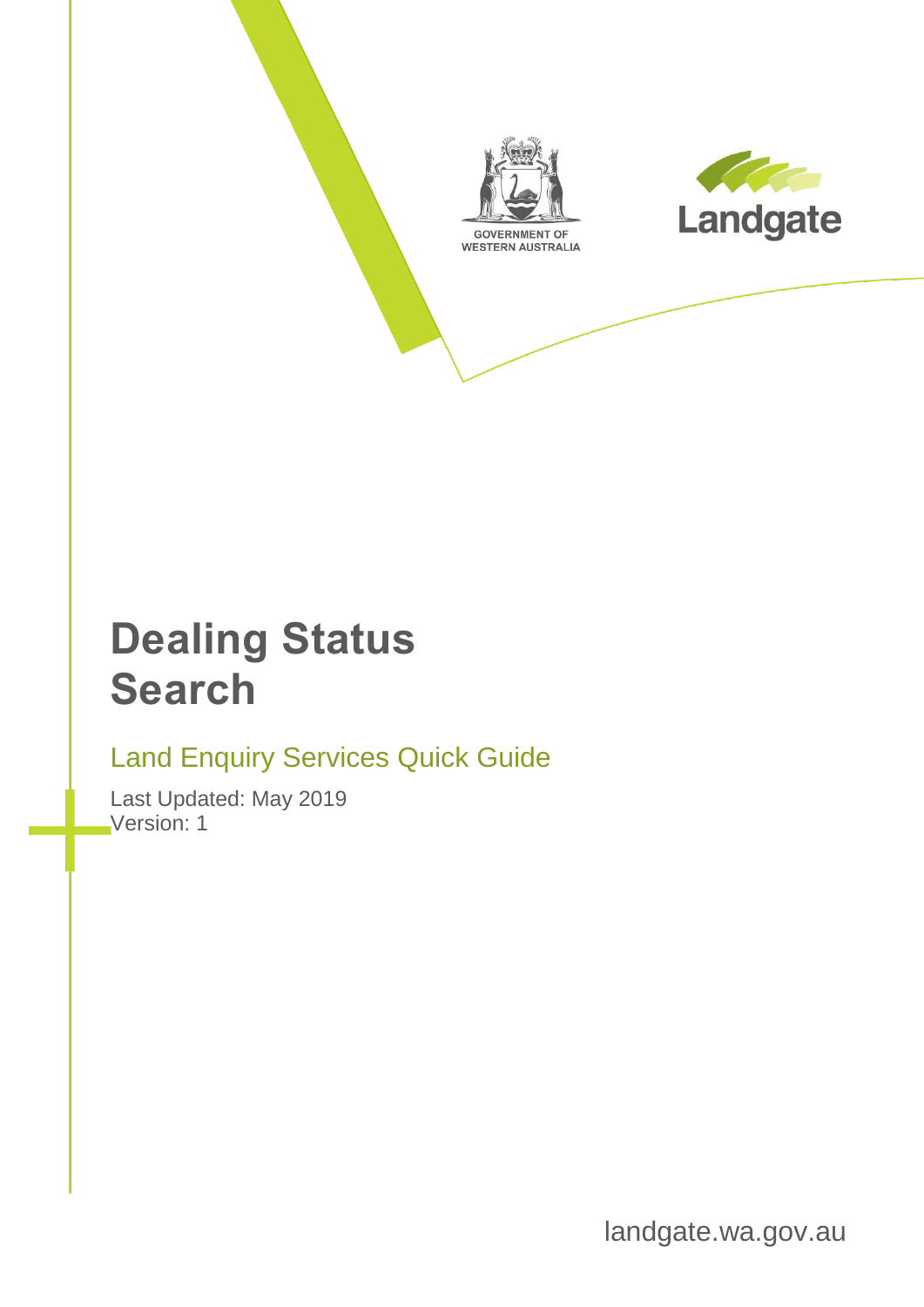# **Dealing Status Search**

When documents and plans are lodged with Landgate, there is a delay until they are considered 'registered' due to the need for examination and approvals. During this period the Certificate of Title is 'Subject to Dealing'.

A Dealing Status search can be conducted in Land Enquiry Services, which will provide you with the ability to determine the progress of these dealings between being lodged and being registered.

#### **Open the Dealing Status Search screen**

Launch Land Enquiry Services, and select 'Dealing Status', then 'Dealing Status Search'.

| Landgate<br><b>GOVERNMENT OF</b><br>WESTERN AUSTRALIA                                                                                                                                           | <b>Helpful Resources</b> Contact Us<br>FAQs<br>About<br><b>Land Enquiry Services</b>                                                                                              | $\frac{1}{2}$ Cart is empty | Mary Smith *                                                   |
|-------------------------------------------------------------------------------------------------------------------------------------------------------------------------------------------------|-----------------------------------------------------------------------------------------------------------------------------------------------------------------------------------|-----------------------------|----------------------------------------------------------------|
| 合<br><b>Land Information</b>                                                                                                                                                                    | <b>Dealing Status</b><br><b>Other Services</b><br>Products                                                                                                                        |                             |                                                                |
| <b>Land Information</b><br><b>Dealing Status</b><br><b>Dealing Status Search</b><br>This search provides the ability to determine the<br>progress of dealings as they pass through<br>Landgate. | Products<br>Other Services<br><b>Duplicate Status Search</b><br>Q<br>This search provides the ability to find the<br>Duplicate Status of Documents and Certificate's of<br>Title. |                             |                                                                |
|                                                                                                                                                                                                 |                                                                                                                                                                                   |                             |                                                                |
| wa.gov.au                                                                                                                                                                                       | Home   Privacy   Copyright   Disclaimer   Contact Us   Feedback<br>Western Australian Land Information Authority                                                                  | FVE                         | Do you need help?<br>Talk to a real person now!<br>$\boxtimes$ |
|                                                                                                                                                                                                 |                                                                                                                                                                                   |                             | m<br><b>Chat now</b>                                           |

This will open the 'Dealing Status Search' screen.

| <b>Dealing Status Search</b>        |                |                    |                             |                        |
|-------------------------------------|----------------|--------------------|-----------------------------|------------------------|
| <b>Enquiry Options</b>              |                |                    |                             |                        |
| <b>Case or Document Number</b>      | <b>Address</b> | <b>Lot on Plan</b> | <b>Certificate of Title</b> | <b>Crown Allotment</b> |
| <b>Case or Document</b><br>Number * | e.g. N123456   |                    |                             |                        |
|                                     |                |                    | <b>Search</b>               |                        |

## **Search for a Dealing**

Select the desired enquiry option to search the criteria you have available and then select 'search'.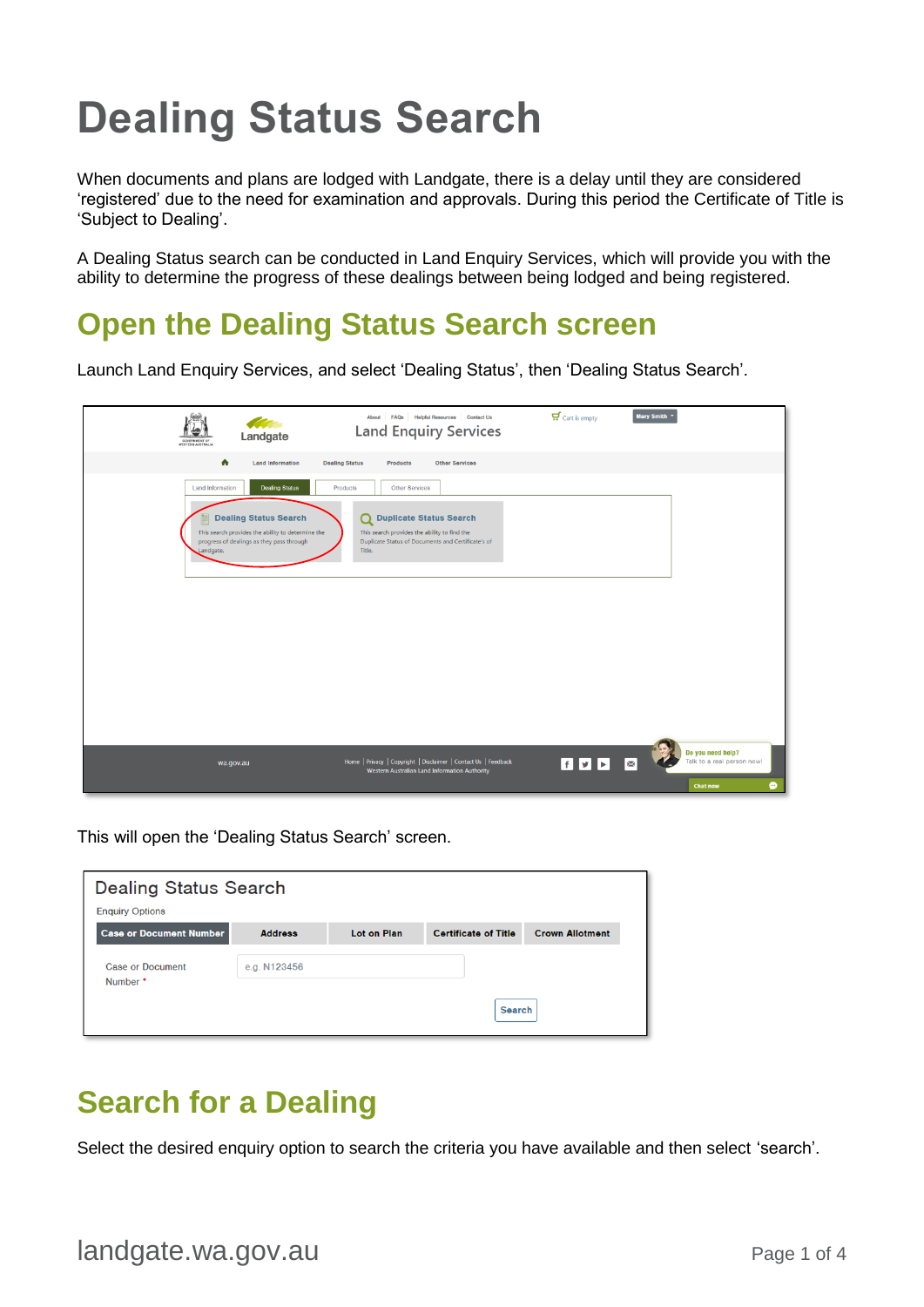| <b>Dealing Status Search</b><br><b>Enquiry Options</b> |                                  |                      |                             |                        |                                      |                                   |                                    |
|--------------------------------------------------------|----------------------------------|----------------------|-----------------------------|------------------------|--------------------------------------|-----------------------------------|------------------------------------|
| <b>Case or Document Number</b>                         | <b>Address</b>                   | Lot on Plan          | <b>Certificate of Title</b> | <b>Crown Allotment</b> |                                      |                                   |                                    |
| <b>Case or Document</b><br>Number <sup>*</sup>         | n961171                          |                      |                             |                        |                                      |                                   |                                    |
|                                                        |                                  |                      | Search                      |                        |                                      |                                   |                                    |
| <b>Add NotifyMe To</b><br>Cart<br><b>Case Number</b>   | <b>Document</b><br><b>Number</b> | <b>Document Type</b> |                             |                        | <b>Case Lodgement</b><br><b>Date</b> | <b>Case Last Status</b><br>Change | <b>Case Status</b>                 |
| N961171                                                | N961171                          | Mortgage             |                             |                        | 08/04/2019                           | 08/04/2019                        | <b>Under</b><br><b>Examination</b> |
| Select NotifyMe to add to Cart                         |                                  |                      |                             |                        |                                      |                                   |                                    |

From the results you can see the unique case and document numbers, the document type, the lodgement date, the last date the document status changed, and the case status. To find out more information about the dealing, click on the result you would like to investigate. This will launch the Dealing Status case details screen.

#### **Dealing Status case details screen**

The Dealing Status case details screen shows information impacted by this dealing, including the documents listed in the case, the affected Certificate of Titles, and the NotifyMe product option.

| <b>Case Details</b><br><b>Case Number</b><br><b>Case Status</b><br>Date of Last Status Change | N961171<br><b>Under Examination</b><br>08/04/2019 |                      | NotifyMe for<br>N961171<br><b>View more details</b> |                       |
|-----------------------------------------------------------------------------------------------|---------------------------------------------------|----------------------|-----------------------------------------------------|-----------------------|
|                                                                                               |                                                   |                      | \$0.00                                              | <b>Add to Cart</b>    |
| $\vee$ Document(s)<br><b>Document Number</b>                                                  | <b>Document Type</b>                              | <b>Lodging Party</b> | <b>Box Number</b>                                   | <b>Lodgement Date</b> |
| N961171                                                                                       | Mortgage                                          | PRIVATE CUSTOMER     | 888V                                                | 08/04/2019            |

#### 1.1 Documents listed in the case

A case is a description given to one or more documents lodged together as they travel through the registration process as a group. The document dropdown is visible by default when you open this screen; it shows the document number, the type, the lodging party, a box number (if applicable) and the lodgement date.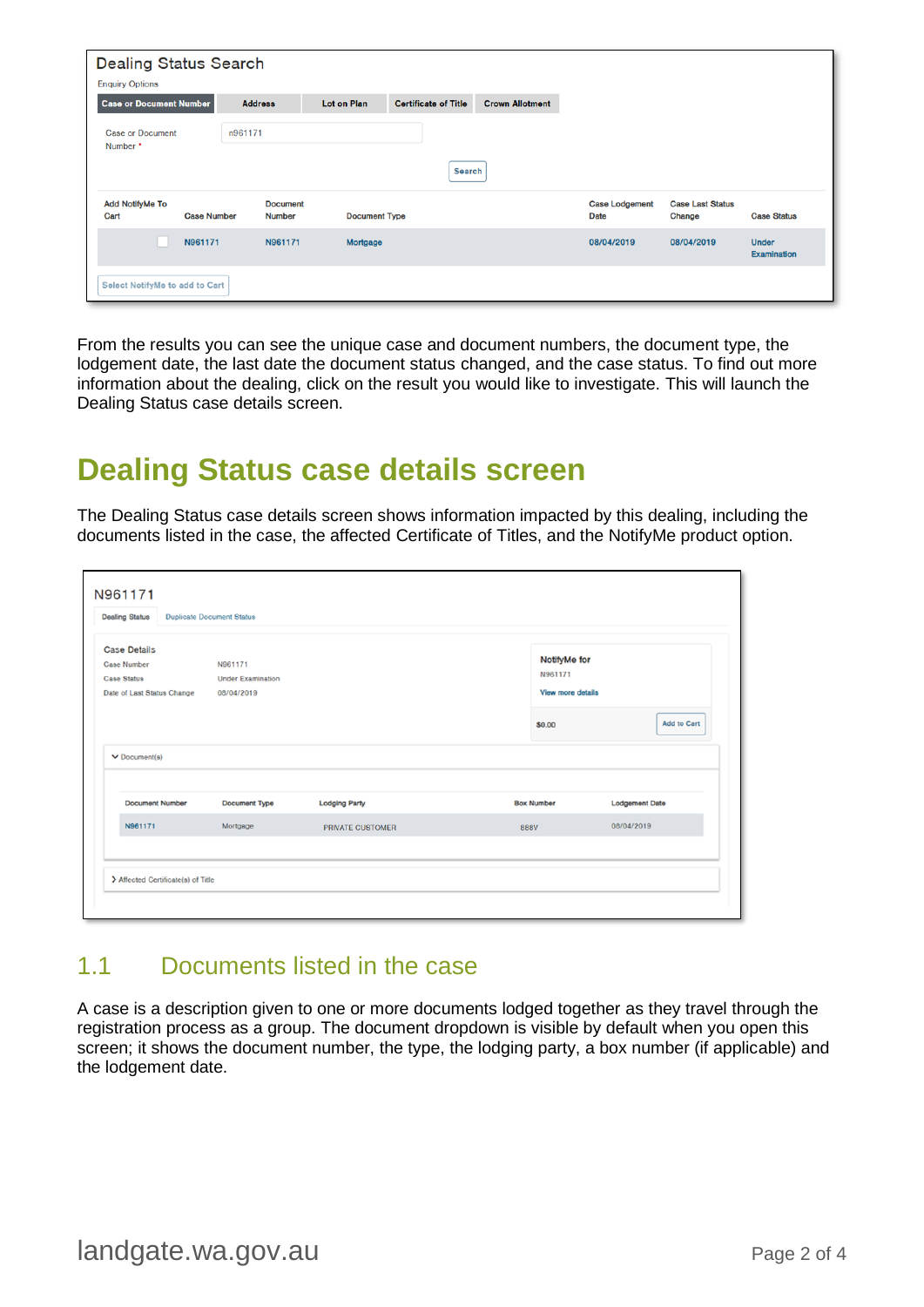| <b>Document Number</b> | <b>Document Type</b> | <b>Lodging Party</b> | <b>Box Number</b> | <b>Lodgement Date</b> |
|------------------------|----------------------|----------------------|-------------------|-----------------------|
| N961171                | Mortgage             | PRIVATE CUSTOMER     | 888V              | 08/04/2019            |

#### 1.2 Affected Certificate of Titles

Dealings will affect one or more Certificate of Titles, meaning that the instructions within the document will alter information on or associated to the title. Land Enquiry Services has a drop down you can select that will show you the Certificate of Title and other cases that are related to the case in question.

| $\sum$ Document(s)                                     |                          |                          |
|--------------------------------------------------------|--------------------------|--------------------------|
| $\blacktriangleright$ Affected Certificate(s) of Title |                          |                          |
|                                                        |                          |                          |
| <b>Certificate of Title</b>                            | <b>Other Case Number</b> | <b>Case Status</b>       |
| 1958/117 (Subject to Dealing)                          | N961172                  | <b>Under Examination</b> |
| 1958/117 (Subject to Dealing)                          | N961173                  | <b>Under Examination</b> |
|                                                        |                          |                          |
|                                                        |                          |                          |

#### 1.3 NotifyMe

As long as the document registration is not complete (as shown in the Case Status), you can add a NotifyMe product to your cart for free that subscribes you to receive email updates about the document as it moves closer to registration.

| NotifyMe for             |                    |
|--------------------------|--------------------|
| N961171                  |                    |
| <b>View more details</b> |                    |
| \$0.00                   | <b>Add to Cart</b> |

## **Completing Your Order**

If you ordered one or more NotifyMe products, you will need to complete the order through the cart, even though these products are free. Click on the cart icon at the top of the page to view the items you have added to your order.